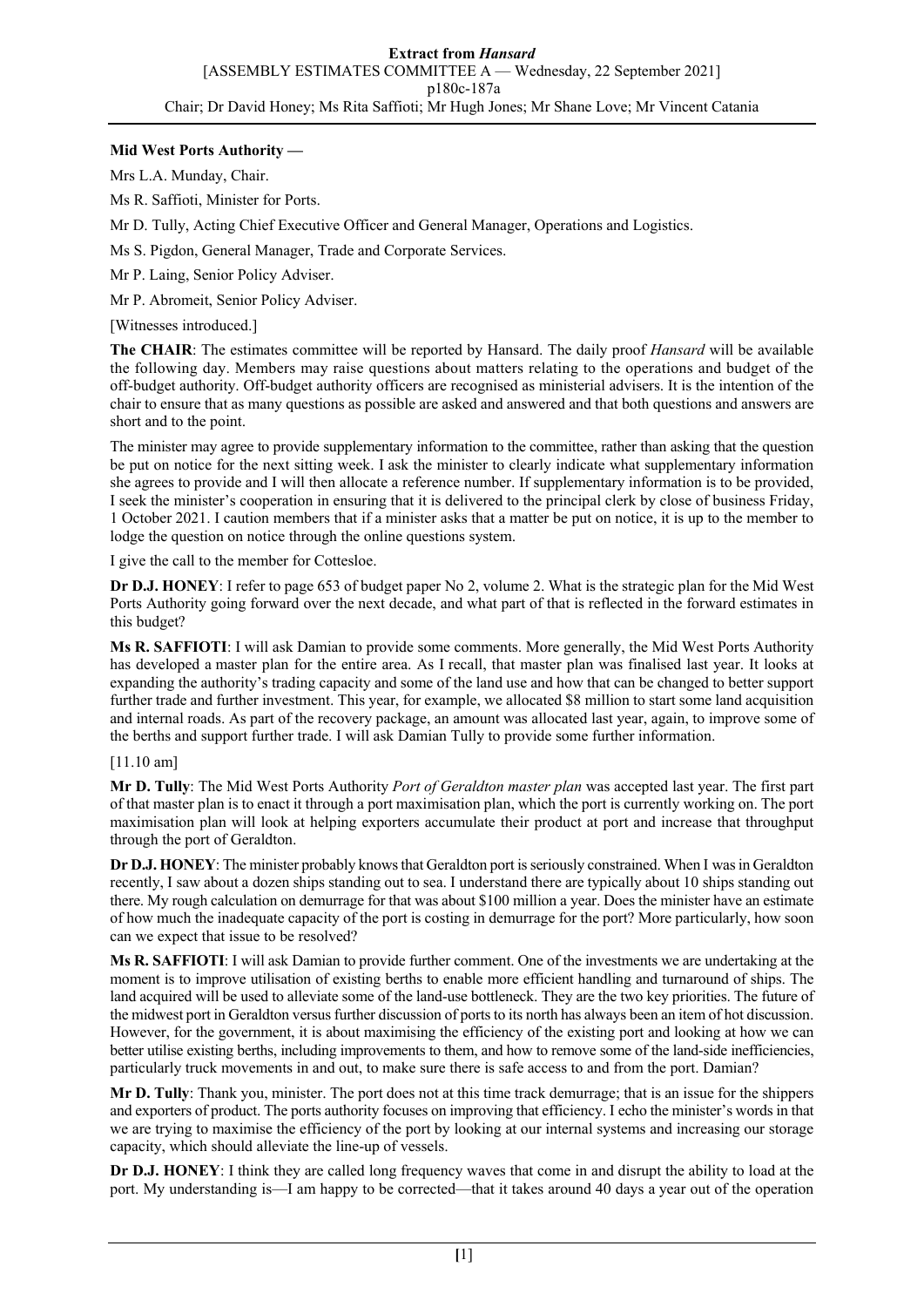of the port. Does the master plan aim to remove that restriction on the port—that is, free up another 40 days, if that number is correct, of potential loading capacity at the port?

**Ms R. SAFFIOTI**: I will provide some initial comments and Damian can put forward more comments if he would like. Currently, the port is investigating options to address the long-wave surge between May and October. The port is taking a number of initiatives; for example, work is underway to upgrade berth infrastructure to allow for the increased use of shore tension units so that vessels alongside are impacted less. A further study by oceanographic experts into reducing long-wave surge and berth closure times is also underway. When I first became Minister for Ports, the shore tensioning units had just been installed. They help with the efficiency of the port and the ability to load and unload safely. Damian?

**Mr D. Tully**: Thank you, minister. We are treating the surge issue as a separate issue from the port maximisation because we think it is a standalone issue regardless of future growth in trade for the port. As the minister said, we are looking at short-term measures as well as further long-term measures to ensure that the surge does not affect the port moving forward as much as it does now.

**Dr D.J. HONEY**: Would a change to the orientation of the port potentially eliminate that problem or is it intrinsic to the coastline?

**Ms R. SAFFIOTI**: I am not an expert on that, so I will not provide a comment. I will ask Damian, but hypotheticals like that are a bit difficult to treat without the science. Damian?

**Mr D. Tully**: Thank you, minister. We are looking at a number of options. We have to look at the cost efficiency of each of those options and we are still very much at the early stages of those studies.

**Mr H.T. JONES**: I have been to Geraldton and experienced the surges. I refer to page 656 and the COVID-19 response in Geraldton, particularly the fishing boat harbour upgrade project. Can the minister provide an update on that project?

**Ms R. SAFFIOTI**: This is in relation to some of the recent expenditure as part of our recovery plan from COVID. An amount was allocated to the Mid West Ports Authority for a number of projects, including the fishing boat harbour. Over the past few years, the ports authority has overseen a \$1.6 million investment to improve infrastructure at the Geraldton fishing boat harbour, including better car park lighting. Another \$800 000 is for other infrastructure improvements. The other element will see the Mid West Ports Authority invest another half a million dollars to upgrade the southern walkways within the fishing boat harbour. That will begin in 2022. That \$500 000 is all about improving access to the boat harbour, overseen by the ports authority. It is a great place, particularly for tourists. It is a place I think a lot of people enjoy visiting when they are in Geraldton.

**Mr R.S. LOVE**: I am wondering what interaction the Mid West Ports Authority has had on future planning for development at Oakajee, apart from the industrial access route, which has been announced in the budget. We have not seen much action up there, but I am aware from miners—people looking to mine silica, for instance, and other minerals in the future—that access around the port of Geraldton itself is becoming quite an issue in terms of their deliberations. We are also aware of mines that are further away from Geraldton that are choosing to go to Esperance or somewhere else because of the constraints and the costs at Geraldton. What weight in its long-term planning does the authority put on an eventual move to a port at Oakajee that will not have those constraints of depth and long-wave surge movements et cetera?

**Ms R. SAFFIOTI**: I will make some initial comments and Damian can provide some further information. The issue of the future of Oakajee is pretty much led through the state development portfolio, particularly through the Department of Jobs, Tourism, Science and Innovation. The issue of Oakajee has always been: how do we turn that dream into reality? What are the trades and what volume of activity do we need to push it into viability? That is something that continues. I know the Minister for Hydrogen Industry is very excited about some of the potential there in relation to what the hydrogen industry can do to help support further industrial development in that area.I think the Mid West Ports Authority is very much looking at how it can run Geraldton port. Its master plan is looking very much at how it can maximise the current port. That is not to say that this has not been a long-held aspiration of the work within the state development portfolio. From my perspective, particularly in relation to road corridors and so forth, it is very much top of mind when planning the corridor that will further support the Oakajee development. The question of how that dream will be realised has been a multibillion-dollar question over a number of years. There has been a number of false starts. Those working within the portfolio of state development are cognisant of that issue and the potential impact on the future, in particular, of newer industries like the hydrogen industry. But I will ask Mr Damian Tully to provide further comment.

# [11.20 am]

**Mr D. Tully**: The *Port of Geraldton master plan* does not envisage that the Oakajee port will be realised within the next 15 years, so it falls outside the purview of that port master plan. However, it takes into account that it could exist in the future. At this stage, a small coastal fringe of land and water are vested in the port authority. We remain involved in discussions regarding the midwest hydrogen group. We attend those meetings and keep a watching brief on them so that we can remain apprised of the situation of the port in the future.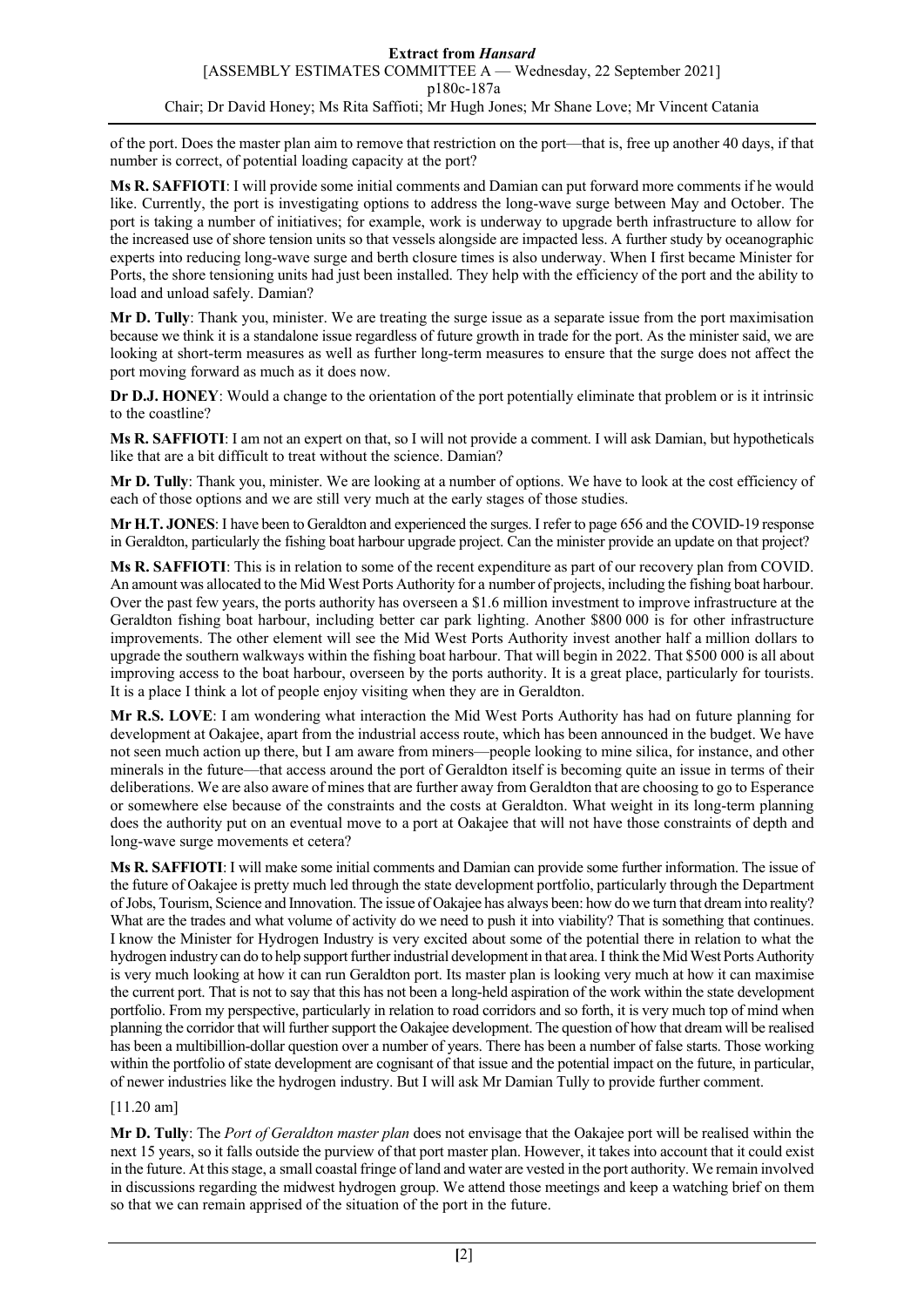**Ms R. SAFFIOTI**: Another body of work in the transport portfolio looks at this in particular and is driven by the Westport discussion. Also, some of the work Transport has been doing on the agricultural freight strategy has looked at the movement of product around the state. I have asked for—this is being done—an analysis of all regional ports, how they relate to each other and how to maximise their use. I believe that regional ports are fundamental to and the cornerstone of those regional economies in which they are placed and operate. The analysis will look at how to maximise regional ports in the future. It will look at, for example, Geraldton, Esperance and Albany. Esperance and Geraldton, in particular, are very attractive ports for further trade and efficiencies. That body of work is happening alongside individual port master plans to ensure that ports do not compete with one another in relation to how we trade as a state. It will make sure that we maximise our trade in the most efficient way. It will look at not only ports, but also all supply chains leading to those ports.

**Mr R.S. LOVE**: I have a further question that is for the government more generally than about the midwest ports. At what point will the government accept that spending hundreds of millions of dollars in a very constrained environment is not productive and move to establishing the deepwater port that will serve not only existing customers more efficiently, but also the future of the region that is bound up in that port? I have heard stories about shippers who avoid that port because it is too expensive. They get only a small amount of their cargo and go somewhere else. The answer given to the member for Cottesloe was that demurrage is not a cost to the port, but it is certainly a cost to the shipping industry and the customers who use it. That does not bode very well for the long-term future of Geraldton.

**Ms R. SAFFIOTI**: The question of when Oakajee will have a business case is a multibillion-dollar question. It all depends on its future trade capacity and economics. It may not break even from the start, but when will the volume justify the expenditure? At the moment, that topic of discussion comes under the portfolio of state development rather than my portfolio.

**Mr R.S. LOVE**: Further to that, many figures have been announced as the maximum that is feasible to put through the Geraldton port. But I am not sure that that maximum is economically feasible in the sense that constraints such as the size of ships and costs involved mean that it is not as simple as saying that we can take tens of thousands or millions of tonnes through that port in a year. It is more complex than that. When the minister says that state development has charge of this, is there any active consideration of this matter or is that on the backburner, with Westport and other things front of mind?

**Ms R. SAFFIOTI**: As I said, because I am not in charge of the state development portfolio, I cannot answer that directly; sorry. Perhaps the Minister for State Development, Jobs and Trade can answer that if he has not already appeared. The member can ask that question when he appears.

As I said, forecasting trade and performance includes many moving parts. Interestingly, aspiring companies can lose their aspirations when commodity prices drive different views and decisions. But Oakajee is a big decision. It is a long-term strategic decision that can be fuelled by trade in new products. As I said, the Minister for Hydrogen Industry is very keen to continue to support potential exports of that source. Again, that can be better discussed under the state development portfolio. Currently, the range of my responsibilities is over the ports, together with the future port of Westport.

**Mr R.S. LOVE**: I have a new question. New directions have been made for the vaccination of port workers. They affect not just the midwest, but we know that the midwest has had interaction with a vessel with COVID-19-positive persons on it. I ask generally: are all ports in the midwest region subject to that direction? There are ports at Useless Loop and other places. Will the COVID-19 protocols apply uniformly throughout all ports or will they vary from port to port and place to place?

**Ms R. SAFFIOTI**: The issue of vaccination, of course, is very much a debated topic. We have been looking at the interaction of port workers with ships for a while. It is pretty clear that of all people operating in the community currently, frontline port workers are at the greatest risk of exposure given what happens on ships when they arrive from some destinations. This issue has been considered a lot. A lot of port workers have already been vaccinated. This direction basically covers frontline workers—those who interact with crew on overseas vessels. The direction is for all ports and it is currently for frontline port workers. A list of them is included in the direction. But I would say that at this point there are very high vaccination rates among port workers. We believe this will be easily handled and a transition time will apply for all ports.

# [11.30 am]

**Mr V.A. CATANIA**: I have a further question on that. I am glad the member for Moore raised this issue because the Mid West Ports Authority stretches into the Gascoyne. Shark Bay and Carnarvon are two classic examples where pilots go out to greet the salt ships. What is the protocol around pilots who fly into Monkey Mia and Carnarvon to pilot boats that greet ships and assist them to dock? The evidence from the community is that the pilots then get back on that boat and return to shore, go to the pub and have a beer or a meal and then get on the plane. What is the protocol, given all these incidents involving COVID-19 on ships? Do these pilots have to wear personal protective equipment?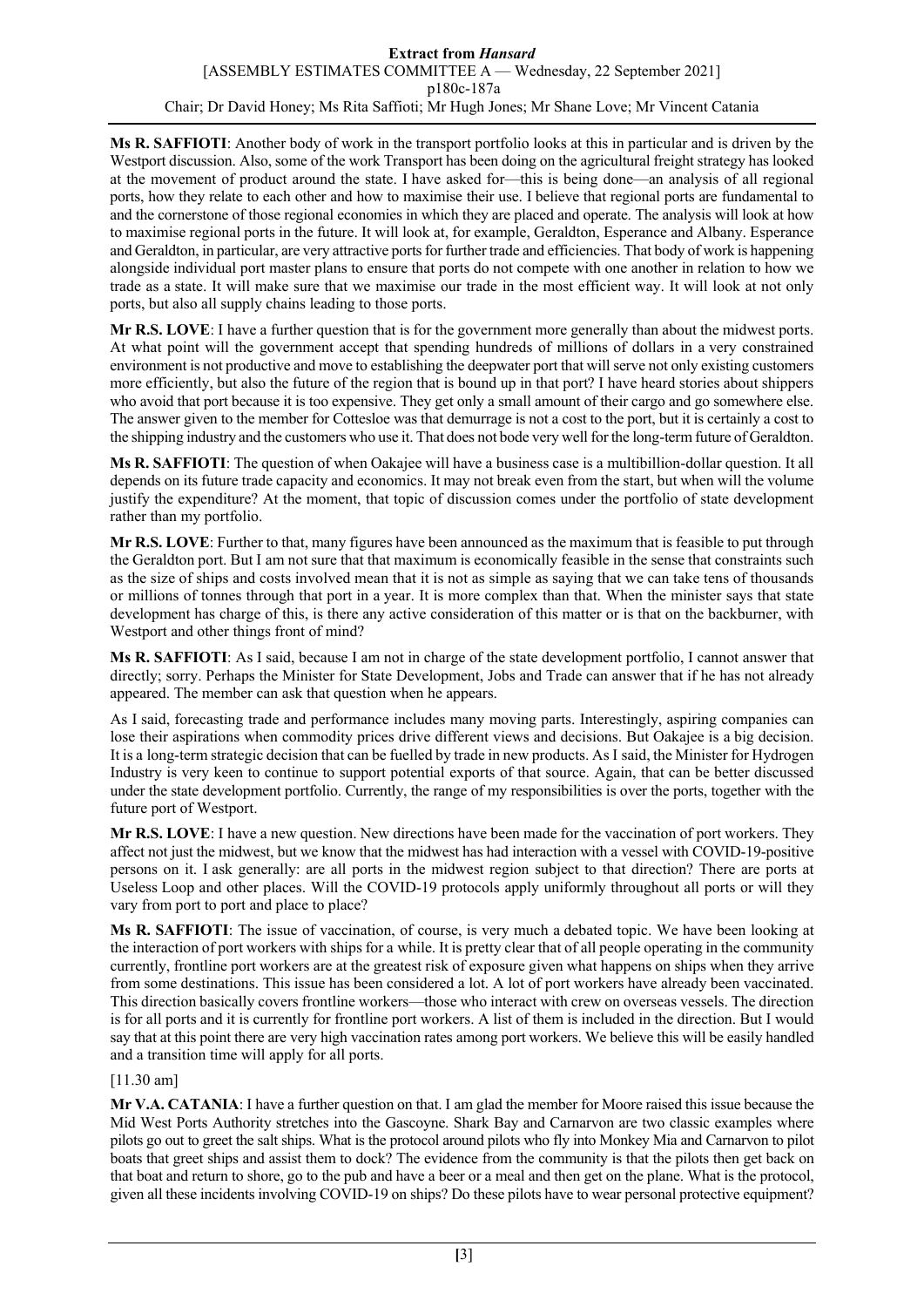Excuse me for not getting the terminology right, but are the areas of the ship that the pilots access cleaned to help control the spread of COVID from the crew? Pilots from small regional communities probably have the greatest interaction with these vessels. What protections are put in place for these pilots and are they required to wear full PPE, given that they are most vulnerable to the spread of COVID from these vessels, regardless of whether they are vaccinated?

**Ms R. SAFFIOTI**: We issued another direction on PPE about two months ago now—I do not have the exact date. There was ambiguity around PPE and anyone who had to board or approach ships. We strengthened those directions about two months ago to require all those who board ships and interact directly with overseas crew to wear full PPE. That requirement is in place already. There has been some discussion about the safety of wearing full PPE, climbing aboard ships and so forth, but we have been very keen to put that direction and those guidelines and requirements in place. I will get the exact date of when those protocols were brought in that apply to all those port workers who approach ships.

**Mr D. Tully**: I will start by noting that Cape Cuvier and Useless Loop have not transitioned to the Mid West Ports Authority at this stage, but all ports are under those exposed person directions, as the minister talked about. I can talk for the port of Geraldton and say that we have COVID protocols in place that ensure that those pilots and anyone else who goes onto those vessels wear the correct PPE for the entire journey. They also get the correct training in donning and doffing that PPE.

**Mr V.A. CATANIA**: I understood that pilots from Cape Cuvier and Useless Loop who board those ships do wear the correct PPE. Once they leave those ships, jump back onto the pilot boat and return to town, what is the procedure for removing the PPE that may have come into contact with COVID? Is a process in place whereby the ship or the boat gets cleaned, and do others who come into contact with the pilot have to wear PPE until that pilot is cleaned, for want of a better word?

**Ms R. SAFFIOTI**: Yes, guidelines are in place on how the requirement to wear the PPE plus its removal is managed. Those requirements are set out in guidelines. The Department of Transport and each port have management plans around how workers manage their PPE—how they wear it and dispose of it—and how they interact onboard the vessels. Those things are all set out in guidelines.

**Mr V.A. CATANIA**: The minister said that the directive was put in place two months ago. When did it take effect?

**Ms R. SAFFIOTI**: The directive that strengthened the requirements around the use of PPE took effect two months ago. I will get the date to the member before the end of the ports session.

**Mr R.S. LOVE**: Getting back to today's media release, the headline says that COVID-19 vaccinations will be mandatory for Western Australian at-risk port workers. It states —

Nothing in the Directions prevents unvaccinated port workers from embarking or performing work on an unexposed vessel or coming into close contact with people from an unexposed vessel.

In that case, the vaccination is not actually mandatory for all workers, only for those workers who choose to do certain work. Will there be some sort of system whereby people can opt out of work and do not have to have the vaccination? What does that line in the media release mean?

**Ms R. SAFFIOTI**: The direction refers to exposed port workers—that is, those who will have direct interaction with overseas vessels and crew. The first question is: how do we find out who is vaccinated? It is not compulsory for anyone to tell us whether they have been vaccinated. We have carried out some initial surveys of workers and, in most instances, the percentage of those vaccinated is pretty high. But this direction has been put in place because we want to make sure that everyone who interacts with overseas crew and vessels is vaccinated. I believe that the majority of people will get vaccinated. I suspect that in some instances staff will have to be moved around in the short term while people get vaccinated. That will be an internal management tool that will be used by ports. I think that is the best way to describe it.

**Mr R.S. LOVE**: This media release states that there will be a pop-up vaccination clinic at Fremantle port. Will similar services or ways to facilitate people to get vaccinated, if they possibly can, be provided at other ports?

**Ms R. SAFFIOTI**: Each port has undertaken different activities. Fremantle port has already had a pop-up and this is another one. Each port has undertaken different activities to encourage workers to be vaccinated. We will be working with the other ports and the Department of Health and the Chief Health Officer to see what else we can do to bring vaccinations to other regional ports. The figures I have seen from our voluntary survey show that the vaccination rates are already very high for those frontline workers. I understand that they were in vaccine cohort 1a from the beginning, so, in a sense, those workers were given priority right from the start.

In answer to the member for North West Central's previous question, the clearer directions on PPE came out on 2 June. Before this date, there was some ambiguity around people who were not employees of the port authority who might have been missed in the original direction. We clarified that to make sure that everyone who interacts with overseas vessels has to wear PPE.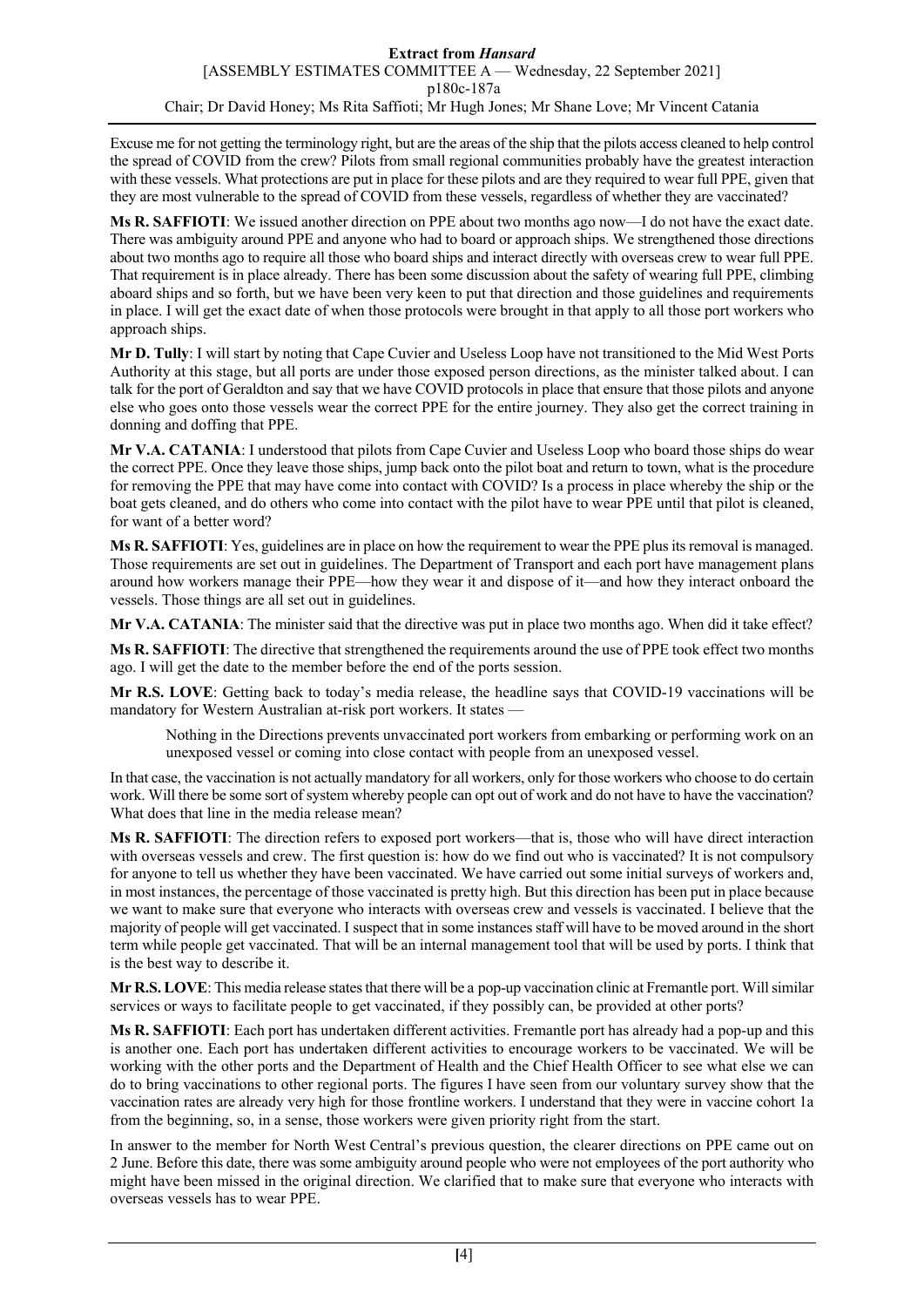**Mr V.A. CATANIA**: Is that a directive from the minister responsible?

**Ms R. SAFFIOTI**: It is a directive through the State Emergency Coordinator. All these directives are undertaken through the SEC.

**Mr V.A. CATANIA**: Is that tabled in Parliament?

**Ms R. SAFFIOTI**: It is available on the website.

**Dr D.J. HONEY**: Is the minister able to provide an indication of how many proponents are currently seeking new or expanded port access for exports out of Geraldton port?

**Ms R. SAFFIOTI**: I do not have that information. I will ask Damian to respond.

**Mr D. Tully**: A number of proponents are coming through. That list expands and also contracts over time. We sign cooperation agreements with proponents whilst they are working through their solutions to come into port and then we sign port services agreements on completion. I do not have a number available.

[11.40 am]

**Dr D.J. HONEY**: I have spoken to a number of proponents who said that they are talking to the port of Geraldton about potential tonnages. I wonder whether one of the minister's advisers could provide an estimate of the sorts of tonnages that people are seeking and the capacity of the port at the moment to cope with the suggested tonnages of additional exports.

**Ms R. SAFFIOTI**: I think providing that level of detail may breach some commercial confidentiality discussions with those proponents. I am happy, by way of supplementary information, to provide what information we can about prospective tonnages. The member has been in the industry and knows that demands change over time depending on a number of factors, particularly commodity prices. We will give the member what information we think is reasonable, without breaching the commercial confidentiality of the individual proponents, by way of supplementary information.

**Dr D.J. HONEY**: Obviously, I am not seeking the names of the proponents; it is simply tonnages versus current capacity.

**The CHAIR**: Does the minister agree to provide the supplementary information; and, if so, can she state exactly what information will be provided?

**Ms R. SAFFIOTI**: As far as practicable, I will provide information about requests for further export trade inquiries regarding the use of Geraldton port.

[*Supplementary Information No A8.*]

**Mr V.A. CATANIA**: I refer to the significant issues impacting the government trading enterprise of the Mid West Ports Authority on page 654. The first paragraph states —

The Authority received State endorsement for the Geraldton Port Master Plan (PMP) in July 2020. The PMP will guide the longer-term development of the Port of Geraldton over the next 15 years.

The minister has talked a bit about Oakajee and what prospects may or may not be there. Looking at a master plan for Geraldton is obviously vital to the midwest in opening up resource projects and so forth. Given the push by the government to build an outer harbour rather than keep Fremantle, has the state looked at an overall plan? I know that the minister quickly touched on looking at all ports in WA. Given the capacity of Geraldton port and other ports along the coast, did the minister consider upgrading the regional ports to be able to cater for any future growth? A lot of ports are going towards containerisation, which obviously stops containers going all the way down to Fremantle and all the way back up the coast. Has the minister looked at logistics, especially with COVID and metropolitan areas shutting down and regions still being able to operate? It is a good safety net to invest in our regional ports. That leads to my question: Would there be a need for an outer harbour if the minister were to expand all regional coastal ports? Is there a need? Could the state keep Fremantle port and spend the \$5 billion or so, if not more, that the government will spend on the outer harbour to enhance ports such as Geraldton, Karratha, Port Hedland and all the way up to Wyndham?

**Ms R. SAFFIOTI**: The member may have popped out when I said this—I understand that you guys are stretched so you will be popping in and out—we have a huge capacity to build up our regional ports and regional trade. That can be done with Westport, and alongside Westport. In looking at how we plan for future trade and growth around the state, in a sense we would start with Westport and its container terminal and the movement of that container trade. As we know, Fremantle port and its bulk terminal do a number of other products that are not container trade. Bunbury port has massive landside capacity. Esperance port has great depth. Geraldton port is in close proximity to a lot of inland resources. Onslow is an exciting place. Further north are the ports of Pilbara and Kimberley. There are massive opportunities to continue to strengthen our regional towns and cities with further investment in ports and further trade through those ports.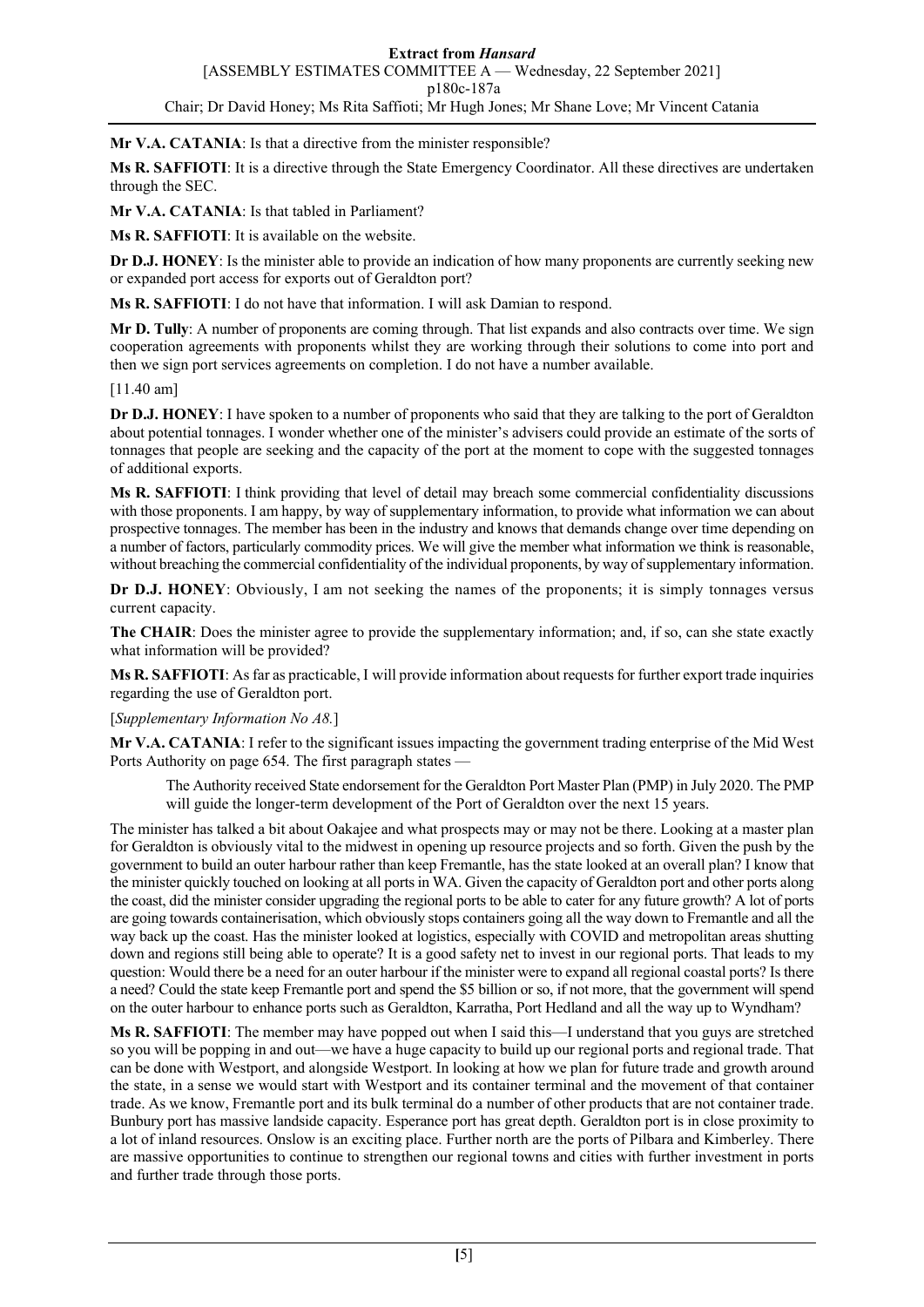#### **Extract from** *Hansard* [ASSEMBLY ESTIMATES COMMITTEE A — Wednesday, 22 September 2021] p180c-187a Chair; Dr David Honey; Ms Rita Saffioti; Mr Hugh Jones; Mr Shane Love; Mr Vincent Catania

I do not think it was explicitly done, but there are issues in having different ports. The port reforms helped address this to a point, but if we look at the ports of Geraldton and Esperance—I will group them and look at the state conceptually—how do we best facilitate trade through each of those ports and then through the Pilbara and Kimberley ports? We are doing an overall strategy that involves looking at the source of the trade, the destination of the trade and the type of trade, and the capacity and capability of each port. We have done studies so many times or we have looked at our transport. We have done it on a port basis rather than a complete multimodal basis. What are we doing on our roads; what are we doing on our rail; and what are we doing at our ports? All three have to be looked at at the same time to understand how we can best move trade into our regional ports as efficiently as possible. I think there is massive capacity. I am a big supporter of our regional ports because they are great employment generators.

In relation to containers, we will definitely need to replace the Fremantle container port. There are a number of initiatives. Four or five proponents have told me that they can bring containers through their ports in the north west and the Kimberley. If we can get more containers through the ports of Pilbara and Kimberley, that is a good thing, but it will not replace the need for new container trade in Westport, in the new port in Kwinana. It is a big jigsaw puzzle and things change over time. People's ideas about what they want to ship and where they want to ship to change over time. Sometimes it is not only to do with the port, but also the rail and road access to those ports.

Potential rail constraints at the port of Esperance will emerge over time. We are trying to pick up a number of different elements as part of our overall analysis. On a region-by-region basis, or maybe port by port, we are understanding the source and destination of our trade. Throughout the metropolitan area, thinking about Westport, we are doing a very detailed study on where those containers go and where they will continue to go. Where are the big distribution centres located or where should they be located? We have never been that strategic in directing that. As a result, people have capitalised on that by setting up distribution centres where they think it is easier to truck in and out of. All that work is happening now. The bit that I am very excited about is looking at the whole state and how we can marry the individual master plans with the overall strategy to understand what these ports will need for the next five to 10 years and, more generally, what is their future capacity? We can then make some big strategic decisions, like the Oakajee decision and other decisions that will be made around the state, when we have a big understanding of what is happening across the state.

**Mr V.A. CATANIA**: I totally agree with that. What our vast state has been lacking is an overall port and transport strategy that goes between the ports that opens up opportunities in the midwest, which has always been constrained because of transport's capacity to offload. Will a strategic study be conducted? It also gives the ability for the private sector to say, "The government has a strategy to say, 'Out of Carnarvon port, Magellan is going to do hydrogen. Because Oakajee is too far away, we can do hydrogen there. We know we can invest in the transport logistics of getting it out to the port.'" Will the government have a blueprint to say that this is a way forward for ports and transport in Western Australia, so that it can attract that private investment or private investment knows that in the future a port will potentially open up—as I said, for Magellan in Carnarvon and Jack Hills at Oakajee? They could get iron ore out of Jack Hills if there was a port. Will the government conduct that blueprint in a time frame of, say, the next one to two years?

# [11.50 am]

**Ms R. SAFFIOTI**: Yes; I think probably the next 18 months. The work is being undertaken now. I do not envisage exactly how it will be released and what it will look like, but the work is being done now. Another factor of that is bulk trade through Kwinana, for example. I have always questioned why we would take product from so far away from Kwinana into Kwinana—that is, from a regional setting to a metropolitan setting, in a sense. It is mainly because of transport links. That is the key driver. It is not the port itself but the transport links.

**Mr V.A. CATANIA**: It makes or breaks a project as well.

**Ms R. SAFFIOTI**: Yes. That is why it is very important to look at all aspects of that trade. We might discuss this in the transport section later, but with the movement of agricultural freight, for example, the ports are only one part of it. It is all those links into that—the road and the rail investment. What we are trying to do as part of our work on the agricultural freight strategy, for example, is to look at a geographic region rather than a mode region. So rather than look at how the Southern Ports Authority should act, it is about an area. For example, for Esperance and the regions that serve it, what improvements need to happen along that entire corridor and not just at the port to make it more viable? Companies make shrewd investment decisions all the time. It is always about cost and reliability. Ultimately, we see a lot of trucking of product around the state because the roads are there. Sometimes, it is a lot cheaper in the shorter term, but that is where governments sometimes need to step in and be a bit more strategic about their investment.

**Mr R.S. LOVE**: This question gets back to the Mid West Ports Authority. I refer to page 653 of budget paper No 2, volume 2, and the revenue from operations. There is a big jump this year, from \$74 million to \$101 million or thereabouts, and further improvements throughout the coming years. What is the driver for that increase?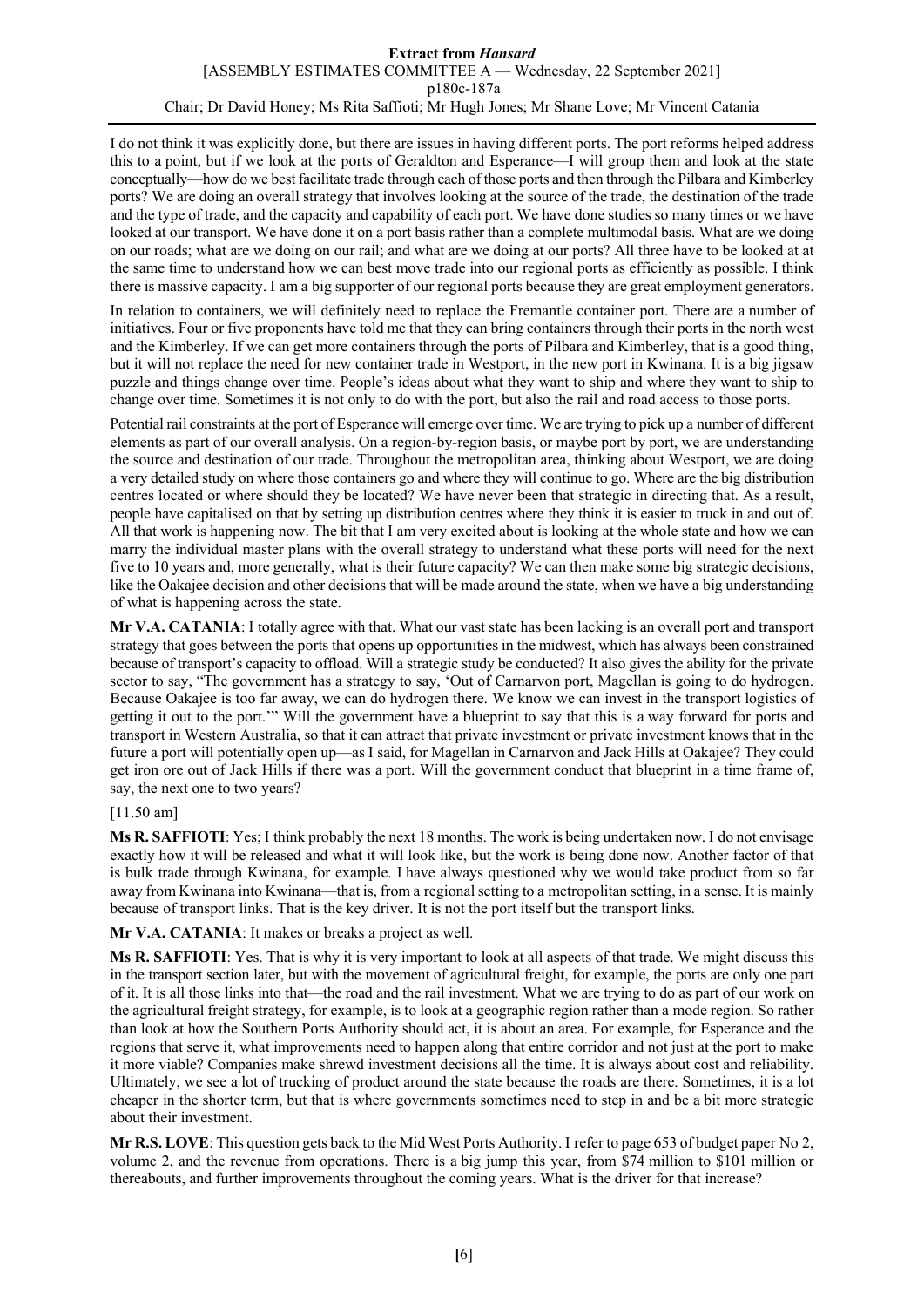**Ms R. SAFFIOTI**: As the member correctly pointed out, the estimated actual figure of \$74.7 million in 2020–21 will go to \$101 million in 2021–22, mainly as a result of increased trade throughput and customer mix. I might throw to Sandra to provide some more comments.

**Ms S. Pigdon**: Thank you, minister. Over the last six months, we have signed a number of port service agreements for new customers to our port, and that is a reflection of that trade coming through the port.

**Mr R.S. LOVE**: That begs the question: how close to capacity does the port sit now?

**Ms R. SAFFIOTI**: I will ask Sandra to respond.

**Ms S. Pigdon**: In terms of capacity, storage capacity is quite tight. Most of our proponents have their own facilities to store their product on port to enable the efficient loading of their vessels. Right now, we have zero storage capacity available that is either owned by the Mid West Ports Authority or available via third-party customers. In terms of direct loading and shipping capacity, we still have significant availability.

**Ms R. SAFFIOTI**: Just to follow up on that, one of the early actions of the master plan is the money allocated to acquire land in the precinct to further enhance the capacity of internal road restructures to better utilise existing land and expand the footprint for further storage capacity in the area.

**Mr R.S. LOVE**: So in terms of constraints on capacity, to what extent does rail access constrain it, and is that one of the limiting factors to the further expansion of the port?

**Ms R. SAFFIOTI**: I think one of the things we are looking at as part of the agricultural freight strategy is what we can do in relation to some works at the midwest port to further expand rail capacity. More generally, a lot of the product is still trucked in, as I recall from my couple of visits there. Damian, would you like to provide some comments?

**Mr D. Tully**: Thank you, minister. What we see is that rail actually lends itself to high-volume products. A lot of the newer proponents coming through the port have lower volumes, which they will continue to truck.

**Mr R.S. LOVE**: Further to that, I have had some discussions with at least one proponent who is prepared to use rail, so there are other players who might come in the future. Is there capacity for a fairly large mining operation, for instance, to actually seriously contemplate using Geraldton port in the current circumstances?

**Ms R. SAFFIOTI**: I will refer that to Damian.

**Mr D. Tully**: We are obviously in discussions with a proponent who is looking to export using a rail solution, but that solution would need to be linked to a storage solution. That is where the restriction is at the moment and the reason that money has been allocated in this budget towards land acquisition.

**Mr R.S. LOVE**: On the issue of rail, is there a particular charge for rail access at the moment?

**Mr D. Tully**: Yes, we do charge rail access charges.

**Mr R.S. LOVE**: At what rate is that charged, and for what purpose is the money earned used?

**Ms R. SAFFIOTI**: Through Damian, although I am not sure whether we can provide that level of detail.

**Mr D. Tully**: We charge through our tariff card, which is publicly available to everyone. That is in order to recoup revenue, which we use to maintain the rail network for our customers within the port.

**Mr R.S. LOVE**: If I am talking now about what money is used for, there is a dividend retention this year of \$28.3 million. For what purpose will that money be applied?

**Ms R. SAFFIOTI**: I can answer that one. The dividend retention policy has been applied to many of our government trading enterprises, in particular the ports. That will be retained by the ports, but the expenditure of that will still be governed by the Expenditure Review Committee. As with all expenditure, it will be supported by detailed policy proposals or business cases. Of course, the master plan that has been released requires a lot of future investment. Initially, we have the internal road restructure and the land acquisition, but I suspect that other aspects will be put forward in future budget deliberations. We now have a master plan that can guide that investment into the future, but all that is subject to future budget processes and the Expenditure Review Committee allowing that expenditure, even though it is retained by the GTEs.

**Mr R.S. LOVE**: The forecast dividend in the years forward will reflow to the state—it is a fresh dividend each year. Is the intention to capture only this particular one year of dividends and no further dividends at the moment?

[12 noon]

**Ms R. SAFFIOTI**: That is the current decision. The decision is that in 2021–22, those dividends will be retained. In the past, the dividends have always been paid and then expenditure decisions of government may be done through asking the Geraldton ports to use retained earnings or a consolidated account injection, depending on what type of investment is being supported. It all impacts on the net debt bottom line, but the question is how it is sourced. It